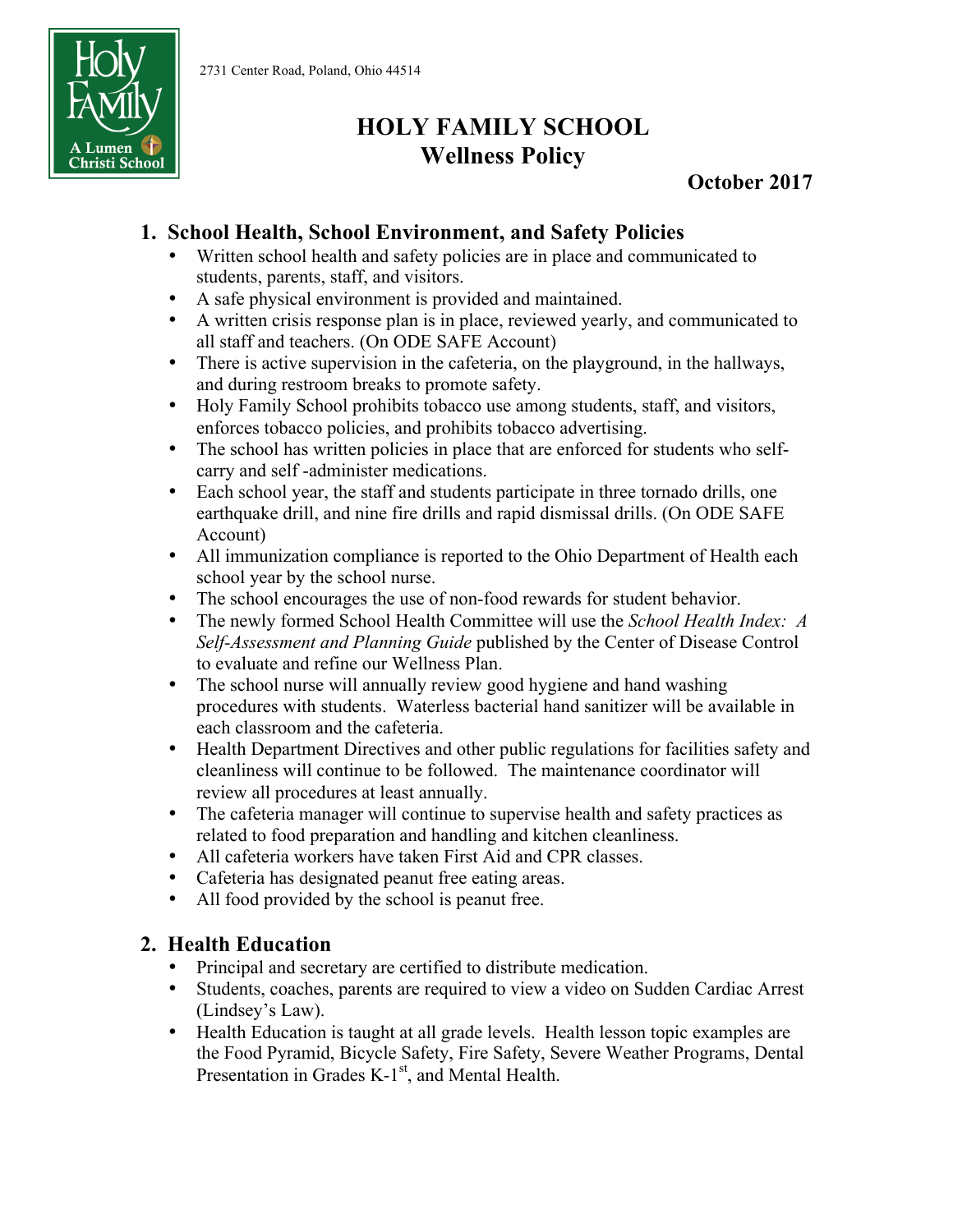- The D.A.R.E. Program is utilized in  $5<sup>th</sup>$  Grade and taught by the Poland Township Police Department.
- The local fire department visits the school annually a presents fire safety to grades K-2nd.
- The school nurse presents unintentional injuries, first aid, and hygiene to all  $5<sup>th</sup>$ grade students.
- Epi-Pen and Auvi-Q injection instruction is provided to the staff yearly.
- Hearing and vision screening is performed by the school nurse and speech pathologist yearly.
- The school nurse teaches a puberty lesson in conjunction with a local doctor to the fourth grade class on a yearly basis.
- The kindergarten and 1st grade teachers in conjunction teach dental hygiene with a local Dental Hygienist yearly.
- Each year,  $7<sup>th</sup>$  and  $8<sup>th</sup>$  grade students are taught about different social services available in our area, there purpose, their importance, and the services they provide.
- The Brain Power Program on drugs and how they can affect their body is presented to the  $7<sup>th</sup>$  and  $8<sup>th</sup>$  grade students each year.
- The CPR Plus Program (Create Positive Relationships) on making good choices, abstinence, human growth and development, and puberty is taught each year to the  $6<sup>th</sup>$ ,  $7<sup>th</sup>$ , and  $8<sup>th</sup>$  grade students.
- Outside student programming including assemblies and guest speakers will be scheduled for students on varying topics concerning healthy growth and development.
- Bullying presentation provided by the school counselors for grades  $K-8<sup>th</sup>$ .
- The school counselors present the Brain Power Program for grades 4th-6th on tobacco, alcohol, and substance abuse.
- The school counselors present the Depression Awareness Program for grades 6th-8th yearly.
- The school counselors present stranger Awareness and Safety Programs for grades K-3rd.
- The school counselors present the topics of empathy, harassment, and making good choices to the 4th grade classes.
- The  $3<sup>rd</sup>$  grade has yearly presentations on making good choices by the school counselors.

## **3. Physical Fitness**

- Each student will participate in physical education class taught by a licensed teacher one time per week for 45 minutes.
- Physical education classes will implement the Diocese of Youngstown Physical Education Course of Study objectives.
- Physical fitness goals will be introduced and monitored by the physical education teacher.
- The physical education program will balance competitive sports with lifetime, social, and non-competitive fitness activities.
- All classes  $K-8<sup>th</sup>$  have access to recess according to the school schedule.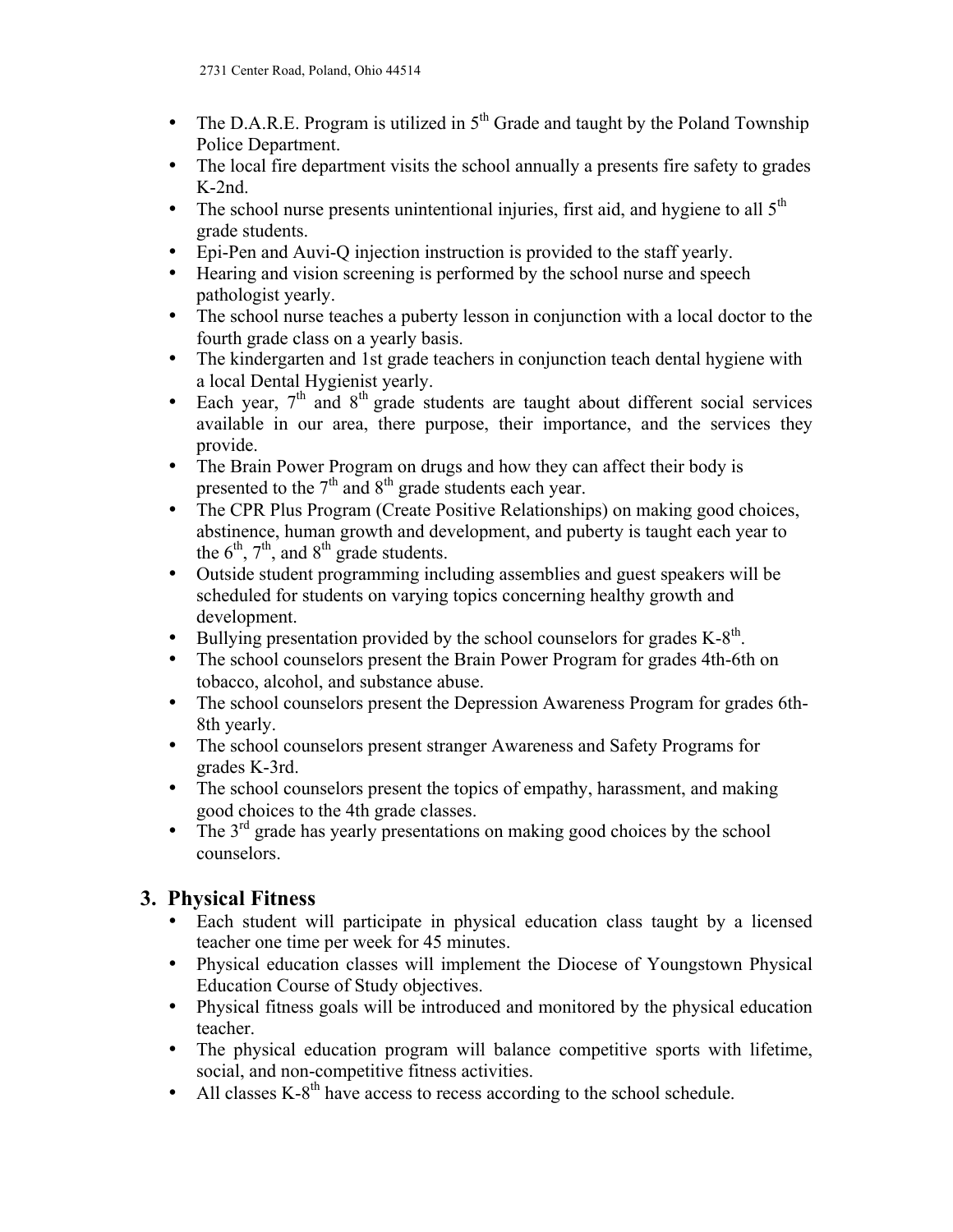- Students will not be deprived of physical educations classes as a method of discipline.
- The school will participate in Ohio High School Athletic Association sports for grades seven and eight. Intramural opportunities for younger grades will be developed.
- Students will be encouraged to participate in school and community sports programs, and to be physically active outside of school.
- The school will provide parent education on nutrition and the benefits of physical activity in the parent newsletter.
- Teachers will be encouraged to provide movement and activity for students in a way conducive to learning. For example, Music and Movement Videos have been purchased for classroom use.
- Examples of programs used by the physical education department at Holy Family School are Let's Get Moving Program, Hoops For Heart (American Heart Association), Exer-Shine Program (a summer program that encourages kids to be active over the summer), Fuel up to Play 60 (encourages youth to eat healthy and move more), President's Council on Fitness, Sports, and Nutrition (this mission is to engage, educate, and empower all Americans to adopt a healthy lifestyle that includes regular physical activity and good nutrition), and Let's Move Active Schools (this program empowers schools to create active environments that enable all students to get moving and reach their full potential.

#### **4. Nutrition**

- Holy Family School will implement the health objectives relating to diet, nutrition, and exercise as stated in the Diocese of Youngstown Physical Education and Health Courses of Study.
- Nutrition guidelines, food pyramid charts, and suggestions for healthy food choices and /or other messages related to health and nutrition will be posted in the classroom and /or the school cafeteria.
- School lunch periods will be scheduled so as to provide nourishment within a reasonable time frame from the start of the school day.
- Recess or snack breaks will be scheduled for students as needed to maintain energy levels. Students may have access to the use of individual water bottles at the teacher's discretion.
- All students will be provided with information on good nutritional practices as they relate to sports competition.
- Teachers and parents are encouraged to provide healthy snacks and to minimize sugary snacks for classroom celebrations.
- The school lunch program will follow nutritional guidelines established by the Ohio Department of Education Office of Child Nutrition Services.
- The cafeteria staff will evaluate the fat and sugar content in the snacks sold to students. Low fat and low sugar snacks will be offered for sale.
- The school has no pop machines.
- Drinking fountains are available to students throughout the school day.
- No bake sales or junk food sales will take place during the school day.